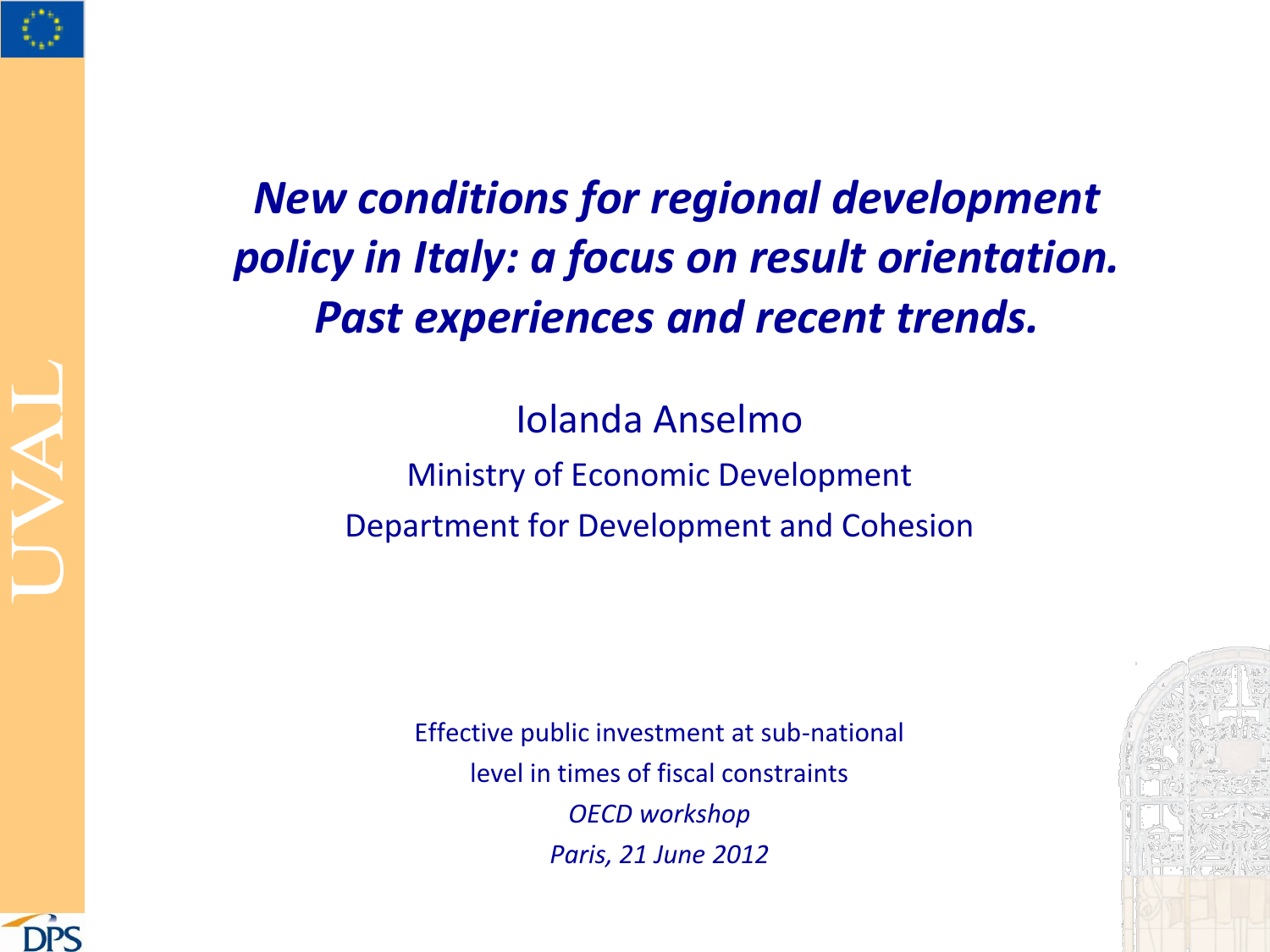

### THE IMPLEMENTATION OF REGIONAL POLICY IN ITALY



**DPS**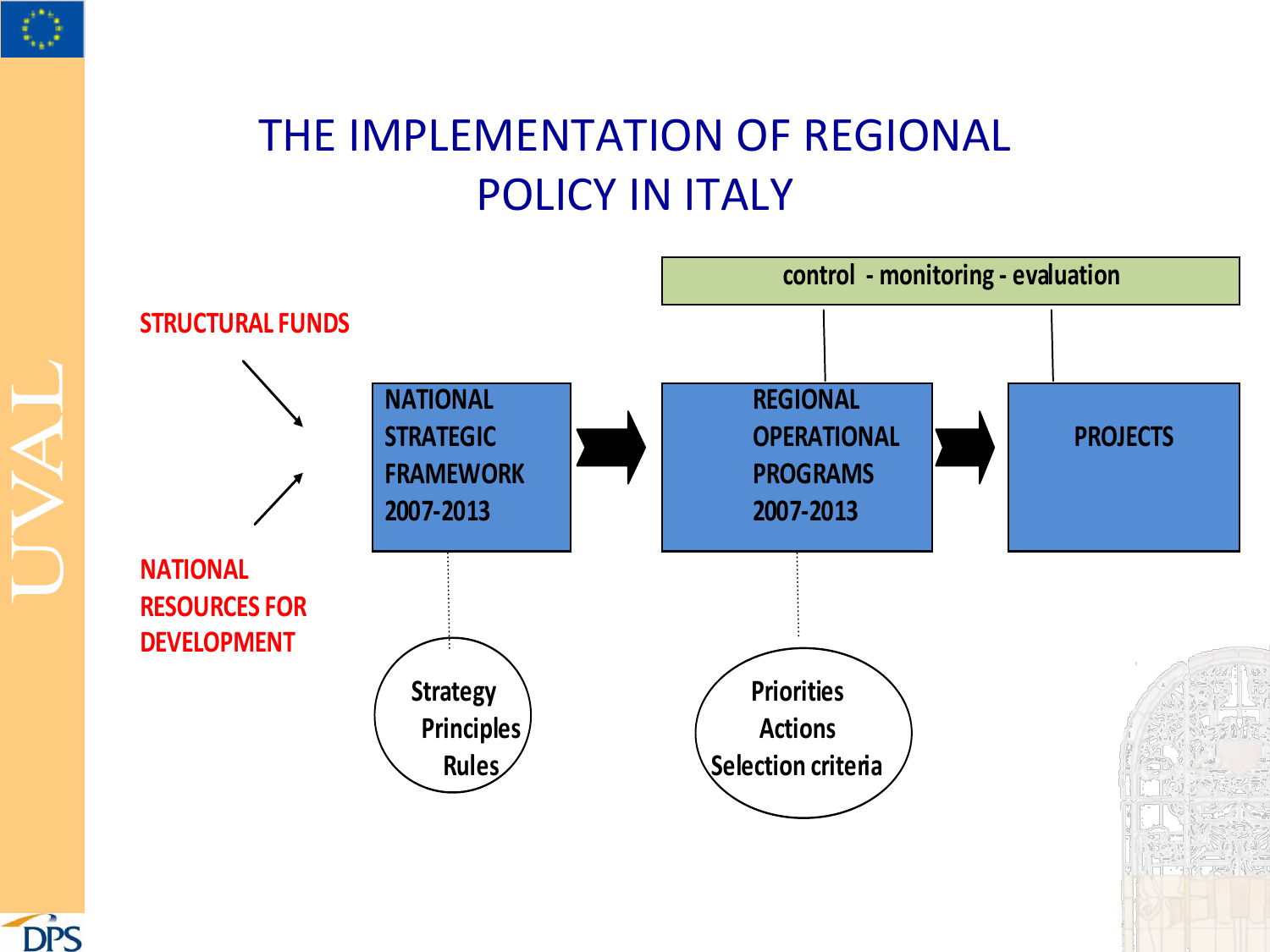

#### POSSIBLE TOOLS TO ENHANCE THE PERFORMANCE ORIENTATION OF REGIONAL PROGRAMS

#### PERFORMANCE RESERVE

• Reserve set aside (as a percentage of total funds); disbursed (fully or in part) as a reward if prespecified targets are achieved at the deadline

#### EX ANTE CONDITIONALITIES

- Programme funds are disbursed when some preconditions for policy effectiveness are satisfied **SANCTIONS**
- Suspension of payments or financial corrections if target are not achieved at the deadline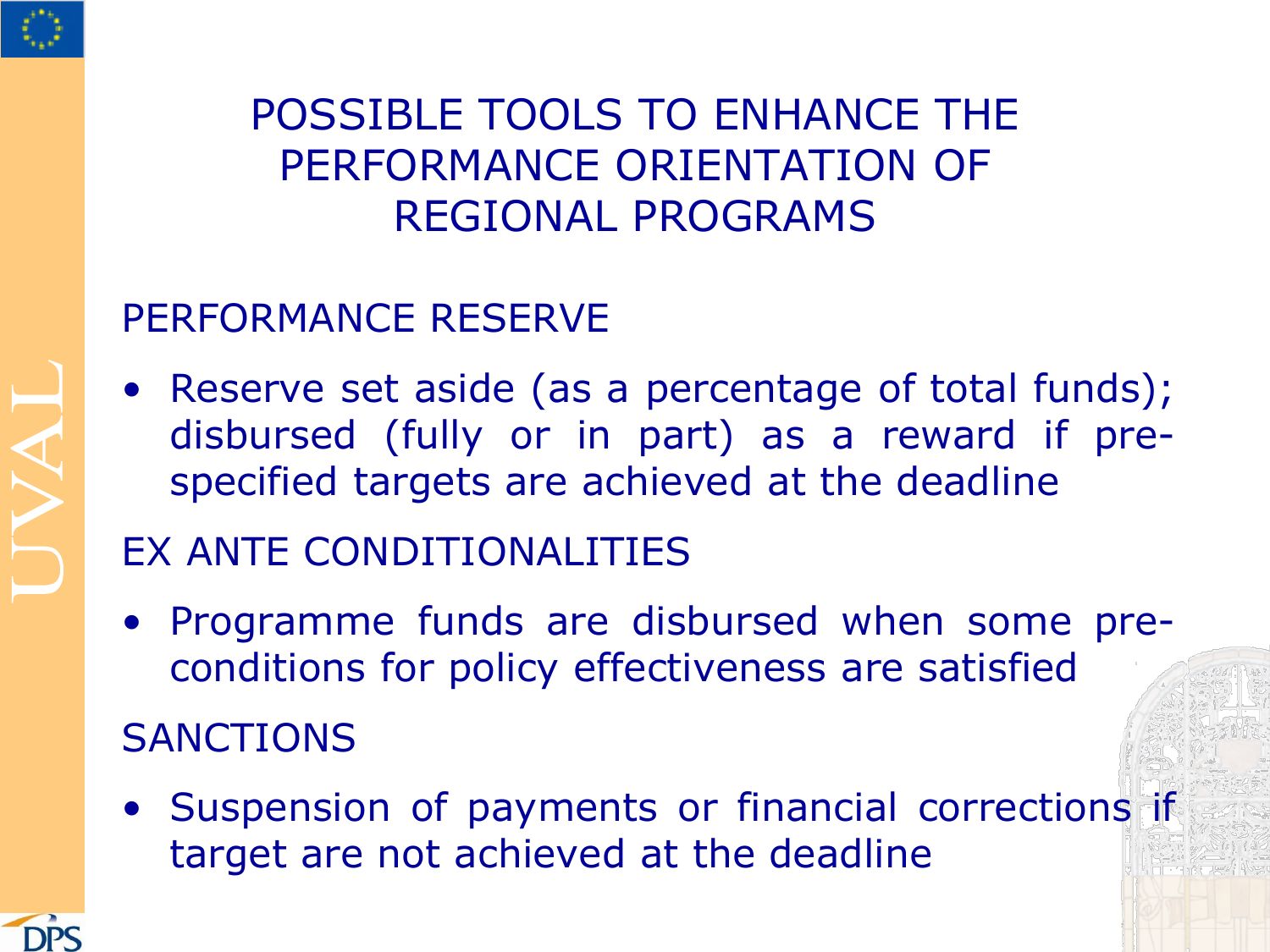

#### THE 2000-06 PERFORMANCE RESERVE

#### Institutional building as a pre-condition for policy effectiveness

incentives targeted on the achievement of key implementation steps in sector or organizational reforms (e.g. water and urban waste management, one-stop shop, egovernment …)

…most objectives fulfilled, however results far away from what citizens experience + risk of mere compliance or interruption of commitment when the incentive is over

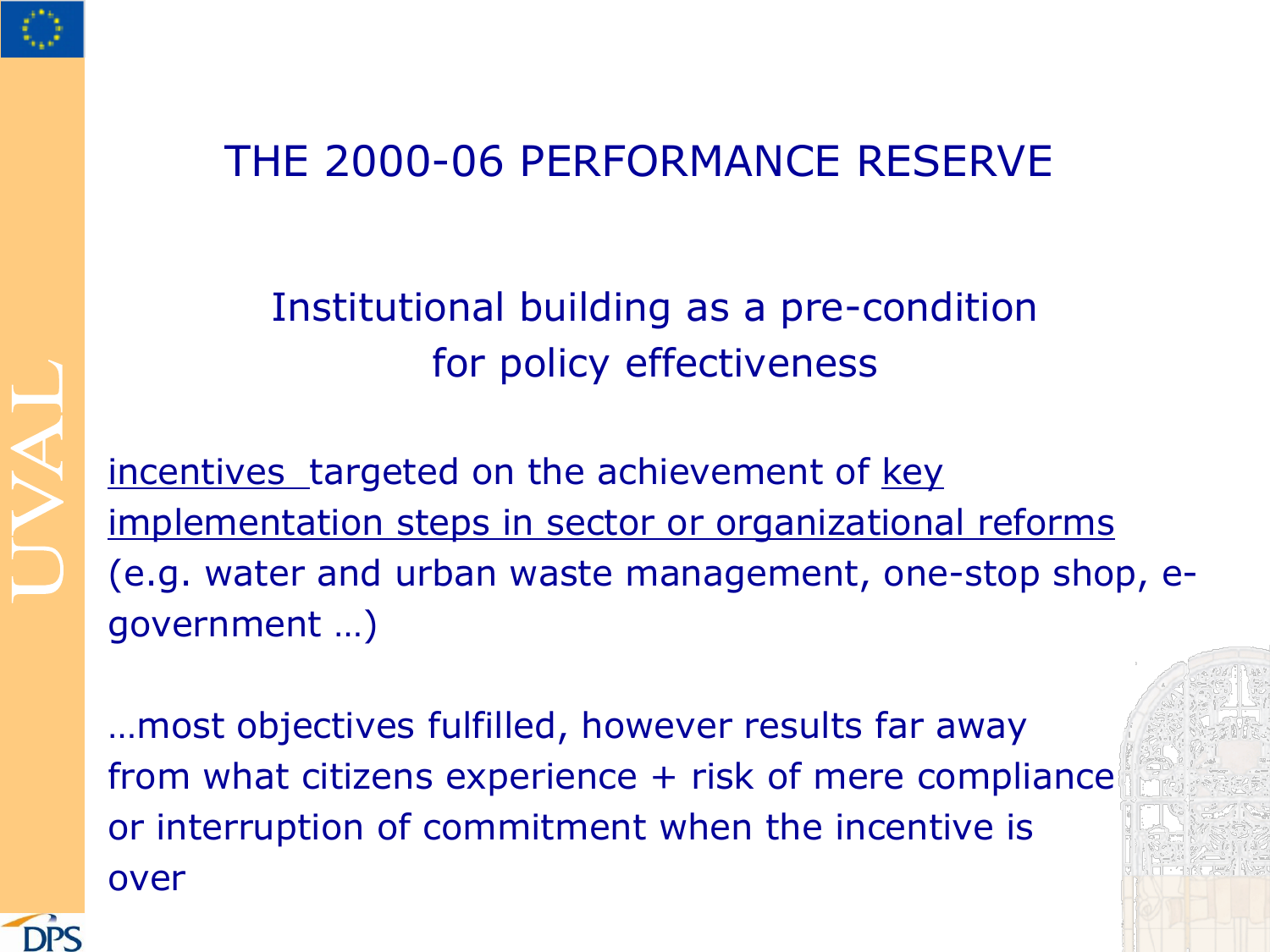

#### THE 2007-13 PERFORMANCE RESERVE

Focus on final results ("Obiettivi di servizio")

incentives targeted on the achievement of minimum level in the provision of relevant public services (e.g. reduction of early school leavers, increase of children in child-care, increase of recycled urban waste collection …); regional governments the responsibility to design and implement the path (action plan)

… so far good results for some regions (e.g. Sardinia) and some policy fields (e.g. child and elderly care) however weak strategic governance of the system

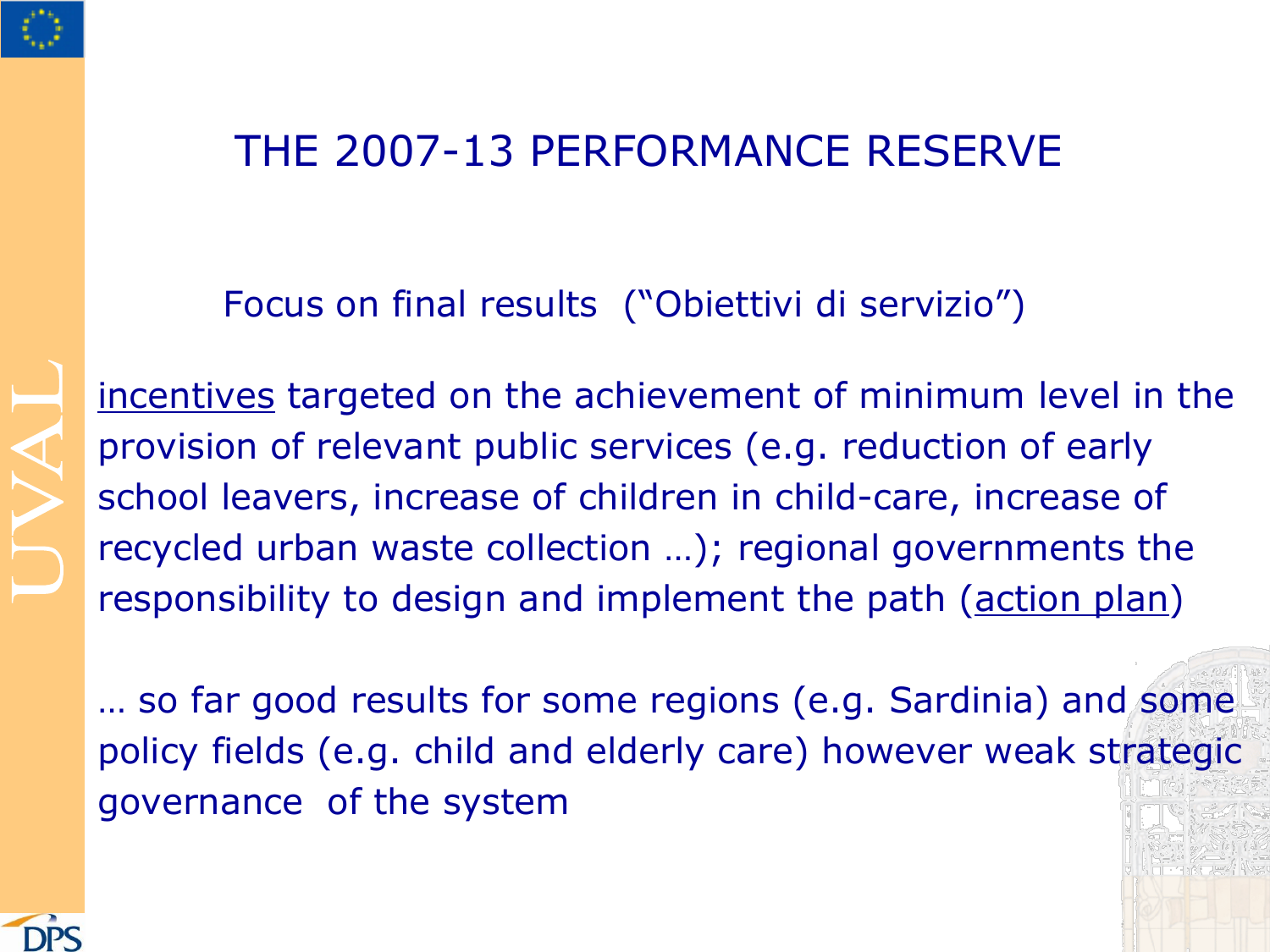

# THE CURRENT APPROACH: THE COHESION ACTION PLAN

- Reprogramming of Structural Funds co-funded Operational Programs in the 4 most lagging behind (convergence) regions (6.000 million  $\epsilon$  so far), with a new national framework and actions to speed up public investments
- "Softer" use of indicators (without rewards or sanctions), however they are built-in in the program and strictly monitored (few actions defined on the basis of results to be achieved)
- Focus on some policy areas (education, digital agenda, railway transport, employment, child and elderly care)

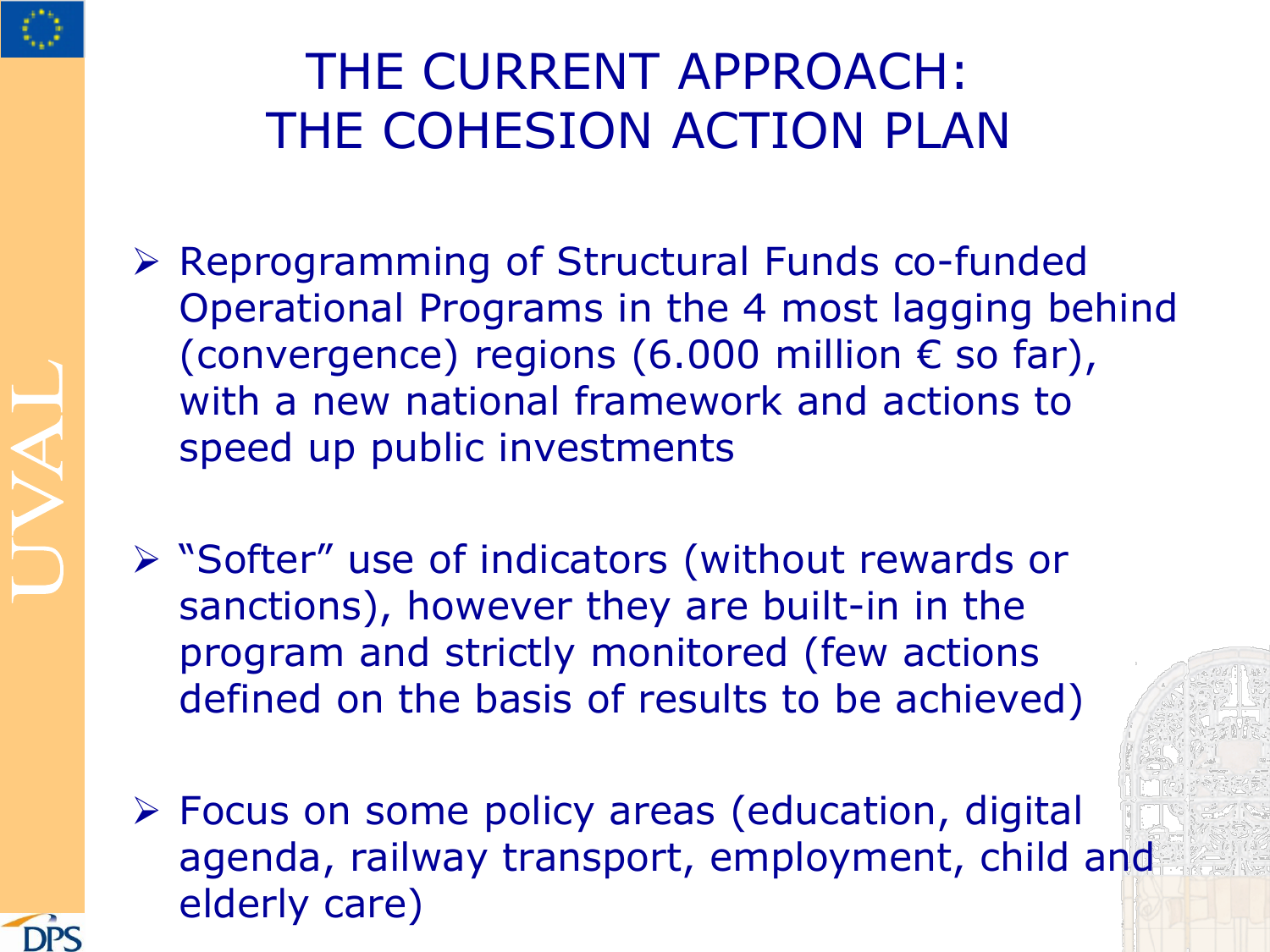#### … AN EMERGENCY SOLUTION, A TEST OF NEW RULES

- Justified by the economic crisis and budget constrains: need for the European Budget to be employed as an instrument to reduce disparities in opportunity among EU citizens in a significant and measurable manner
- Considering difficulties of regions in implementing programs, it centralizes some actions
- ▶ Built on experience, it anticipates some features of the 2013-2020 cohesion policy framework (result orientation, ex ante conditionalities)



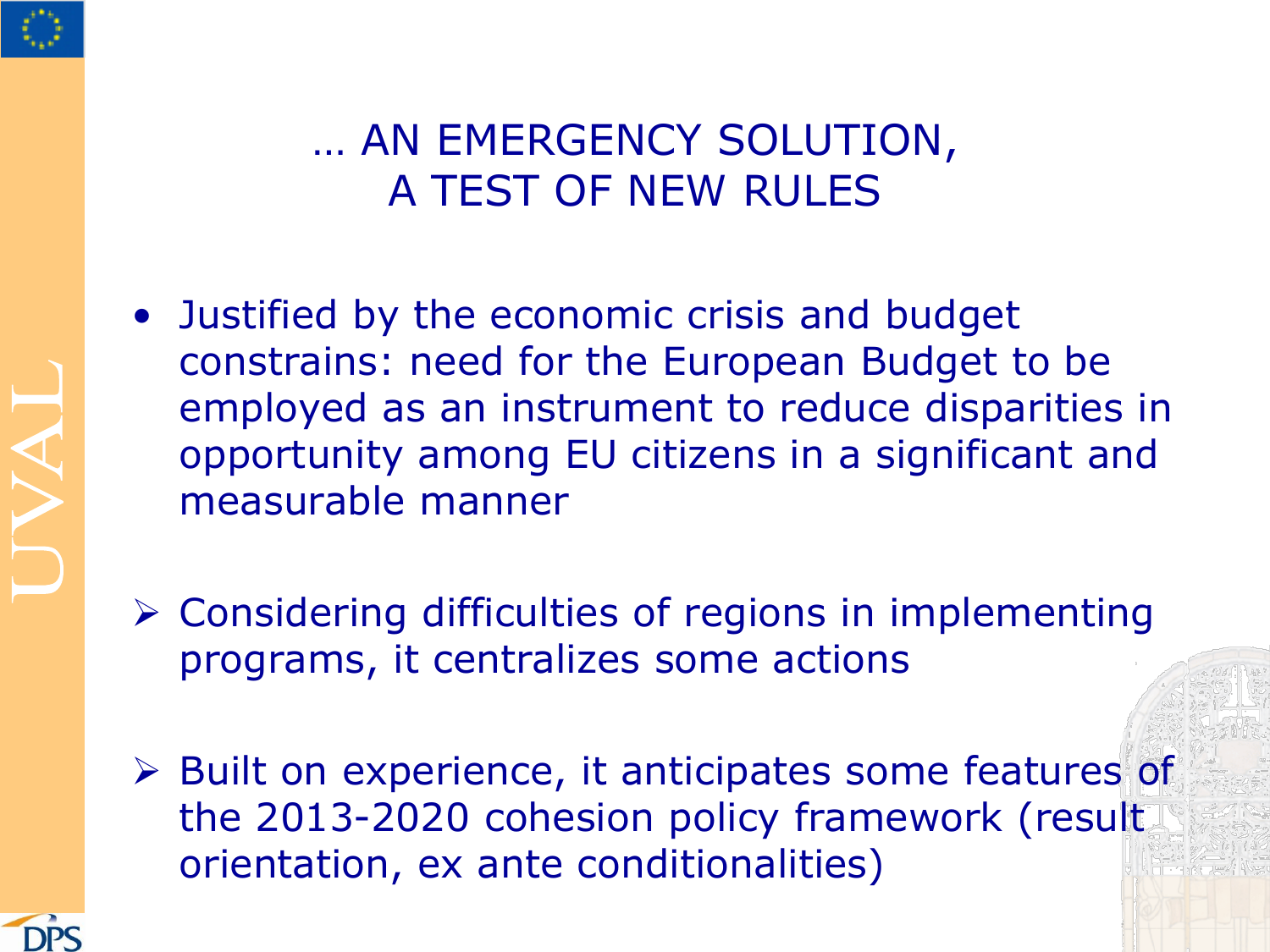

#### THE COHESION ACTION PLAN: THE EDUCATION FOCUS

More than 900 million  $\epsilon$  from 4 regional OPs transferred to the Ministry of Education (acting as intermediate body) for investments in the same territories (in addition to projects already successfully implemented by the Ministry through its OP)

In addition to already targeted and monitored indicators (reduction of early school leavers and students with low performance in OECD-PISA tests), program indicators introduced and strictly monitored

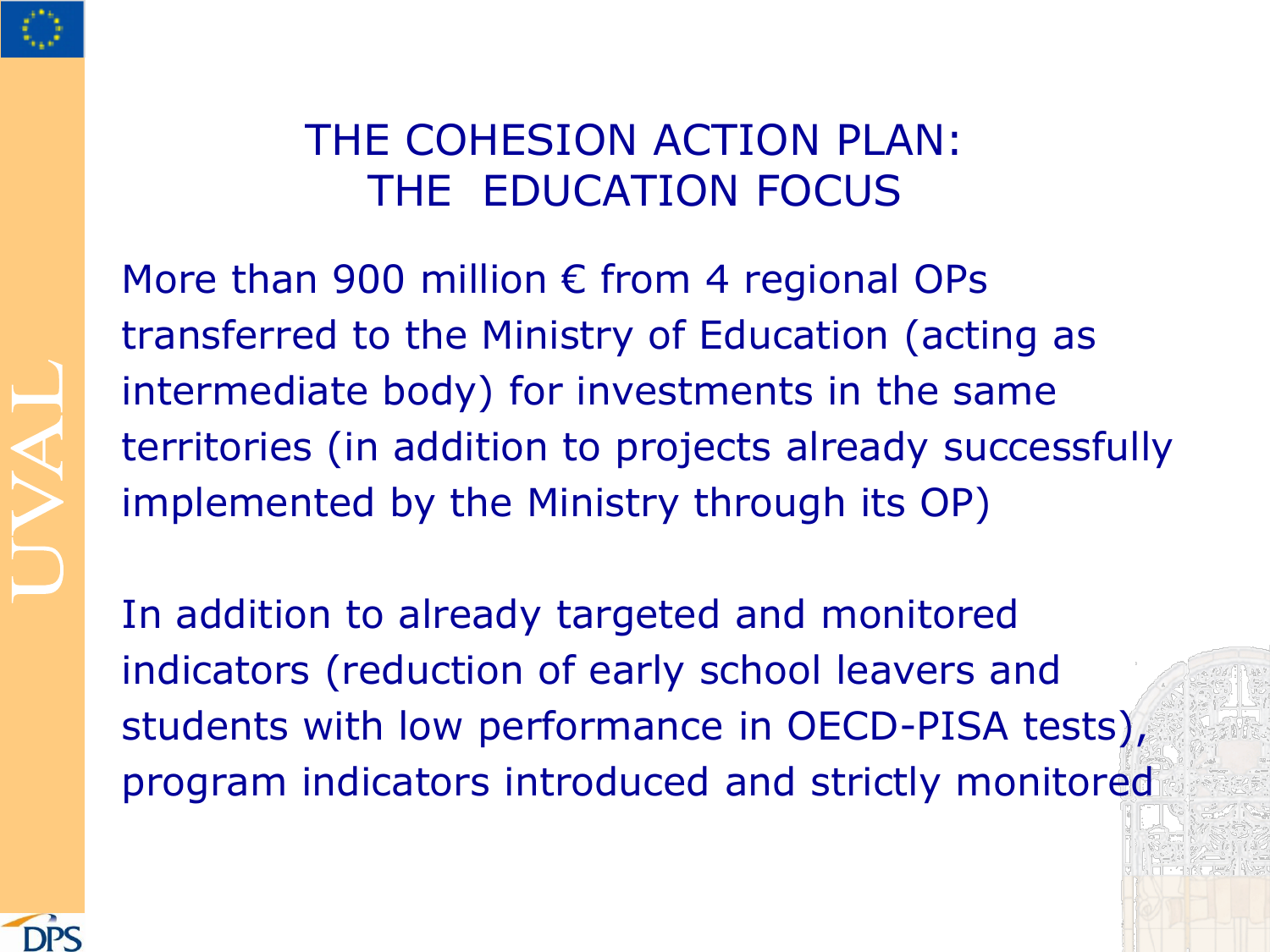

#### THE COHESION ACTION PLAN: THE CHILD AND ELDERLY CARE FOCUS

More than 700 million € from national OPs reprogrammed in favor of social inclusion priority; funds invested in the same regions, continued to be managed by central government though by a different authority and for different objectives

Use of already existing targeted indicators (e.g. children aged 0-3 in childcare), with data at municipal level, to plan investments according to expressed (and not expressed) needs

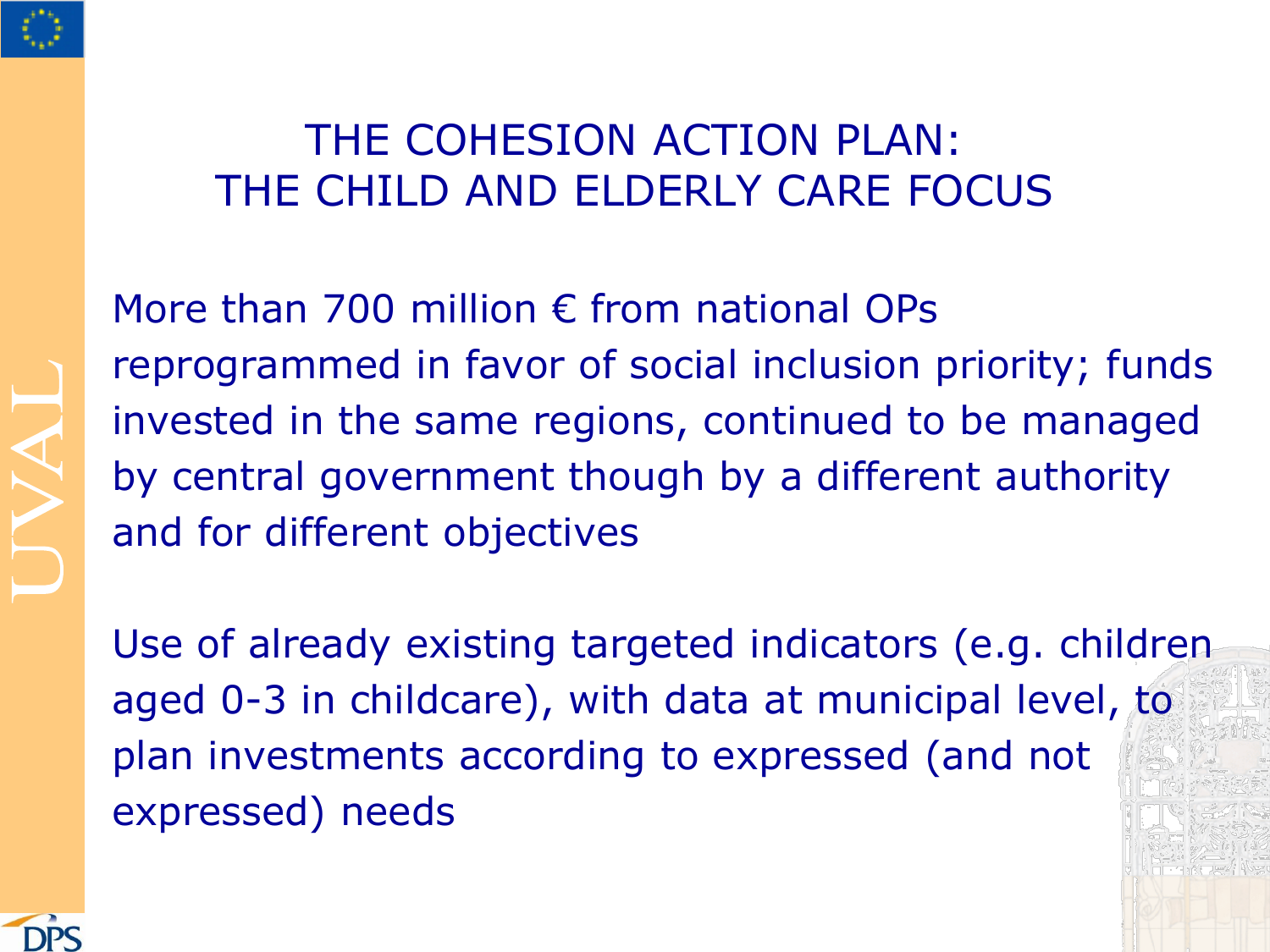

#### LESSONS FOR INCREASING RESULT ORIENTATION OF 2014-2020 OPs

- rewards (or sanctions) can only act to reinforce reputational incentives
- more detailed and focused OPs needed (AP format?)
- major capacity building effort at regional level needed; know-how needed on methodological issues (to identify and quantify output and input indicators and link them with results) and on the regulatory framework and all place specific factors influencing the achievement of expected results (to define a timetable of all needed actions – ex-ante conditionalities)
	- some methodological coordination action and technical assistance resources at national level to guarantee the overall quality of implementation (with some economies of scale)

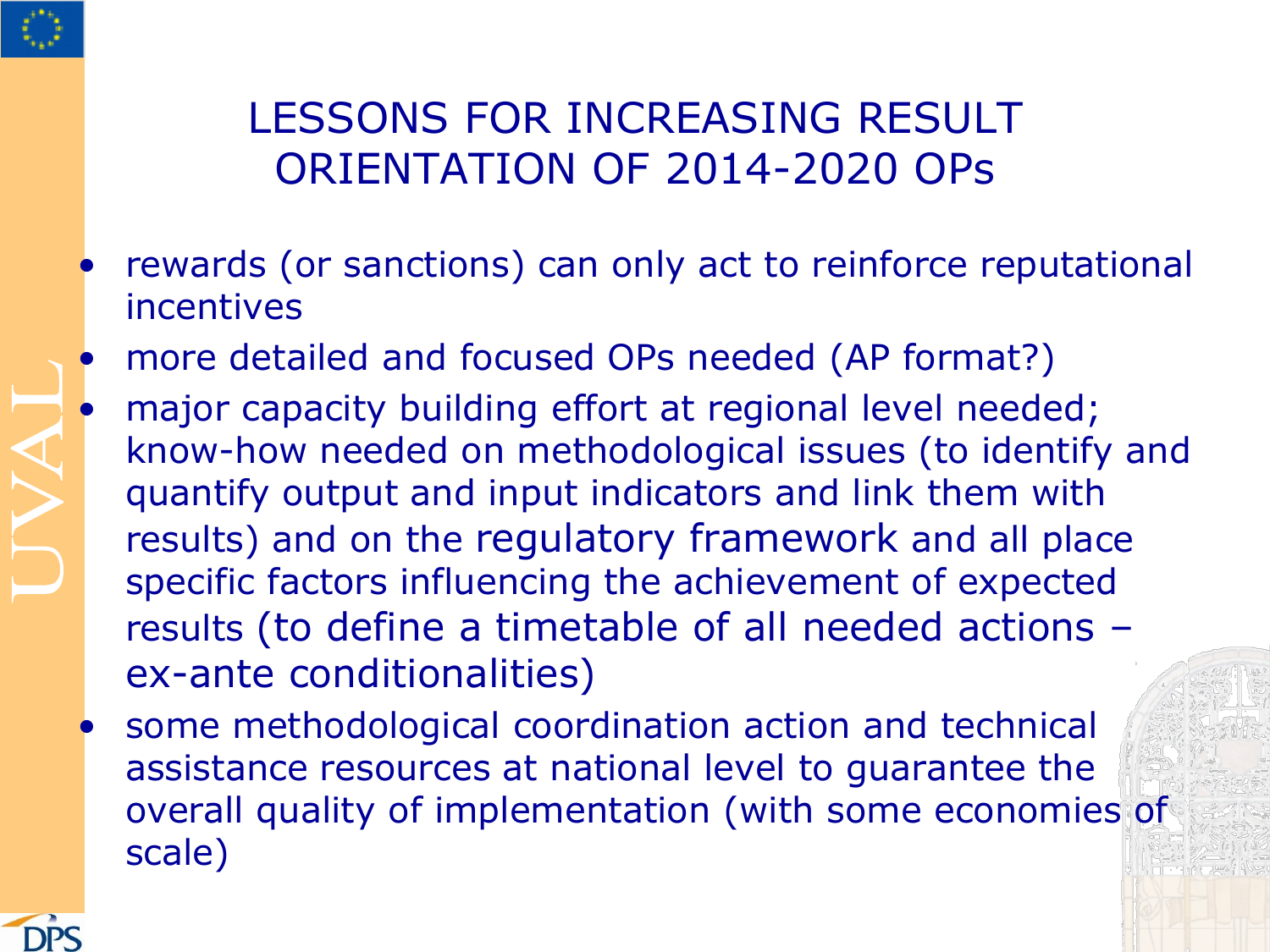

# THANK YOU FOR YOUR ATTENTION!

# iolanda.anselmo@tesoro.it



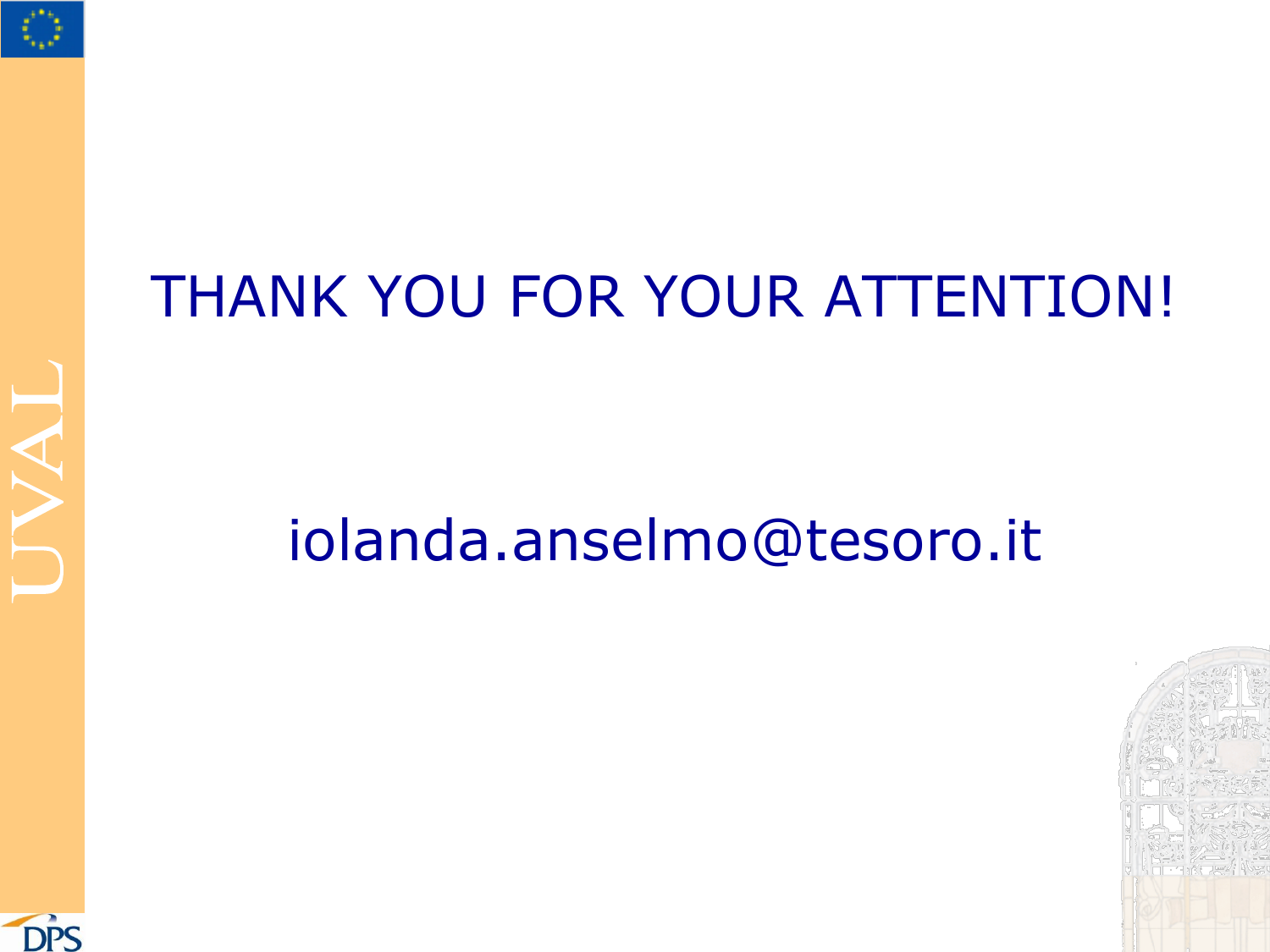

**DDC** 

#### THE 2000-06 PERFORMANCE RESERVE

Regions (results at 30, September 2002)



A.1 Delegation of managerial responsibilities to officials A.2 Set up and implementation of internal control management unit

A.3 Set up of regional and central administration evaluation units A.4 Development of information society in Public Administration

A.5 Implementaion of one back-stop shop

A.6 Implementation of Public Employment Services

**Indicators** A.7 Preparation and approval of territorial and landscape programming documents

A.8 Management of integrated water services

A.9 Management of urban solid waste within optimal service areas

A.10 Set up and operational performance of regional environmental agencies

B Implementation of territorial integrated projects

C Concentration of financial resouces